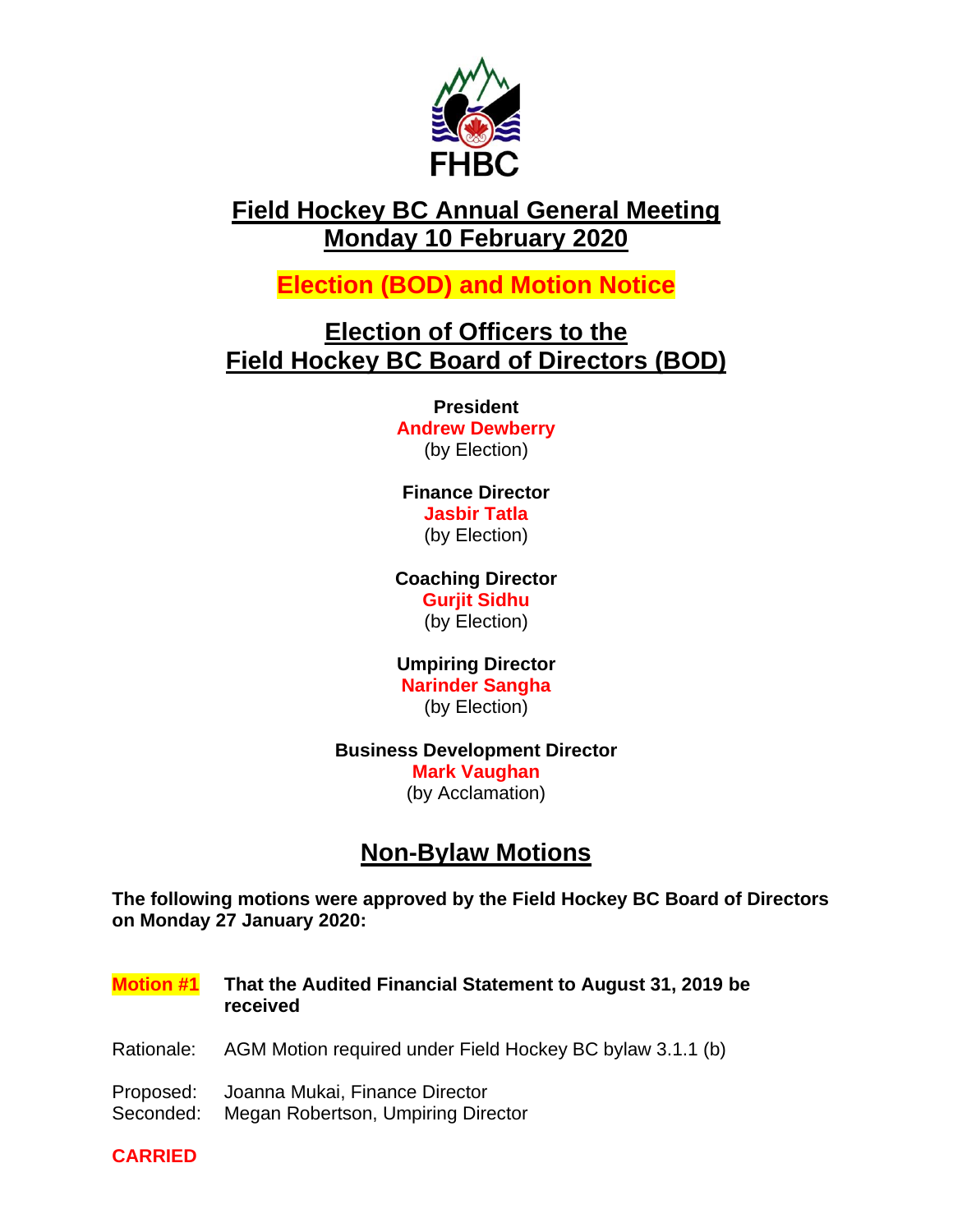#### **Motion #2 That the Auditors for Field Hockey BC for 2019-2020 be Burgess Kilpatrick Chartered Professional Accountants**

- Rationale: AGM Motion required under Field Hockey BC bylaw 3.1.1 (d)
- Proposed: Joanna Mukai, Finance Director
- Seconded: Margaret Johnson, Vice-President

#### **CARRIED**

**Motion #3 That there be no change to the Field Hockey BC Membership Fee schedule for the membership year 2020-2021**

- Rationale: AGM Motion required under Field Hockey BC bylaw 3.1.1 (e)
- Proposed: Brian Groos, Marketing Director
- Seconded: Margaret Johnson, Vice-President

#### **CARRIED**

**The following motions were presented by the Field Hockey BC membership on Monday 27 January 2020:**

- **Motion #4 That Field Hockey BC amend its Selection Process to no longer require participation in its Train to Train (U15) and Train to Compete (U18) Regional Programs as a condition of selection for the corresponding Provincial Programs, that it provide equal opportunity for all eligible athletes to be selected to its Provincial Programs, and that it clearly communicate this policy change to all eligible athletes beginning in the 2020-2021 season. Field Hockey BC will create a group to study how to make this change fair to all athletes.**
- Rationale: The current Field Hockey BC selection policy effectively requires athletes to become year-round field hockey players if they wish to compete in the Provincial Programs. This excludes multi-sport athletes who choose to compete in other sports through the fall and winter, and encourages early specialization. This runs directly counter to Field Hockey Canada's Long-Term Athlete Development (LTAD) pathway, which "actively discourages early specialization since premature specialization contributes to imbalanced physical development, overuse injuries, early burnout, and inadequate development of movement and sports skills."<sup>1</sup>

While the Regional Program may still remain the preferred player development pathway, the Field Hockey BC selection policy should provide an equal opportunity for all athletes with the skills and desire to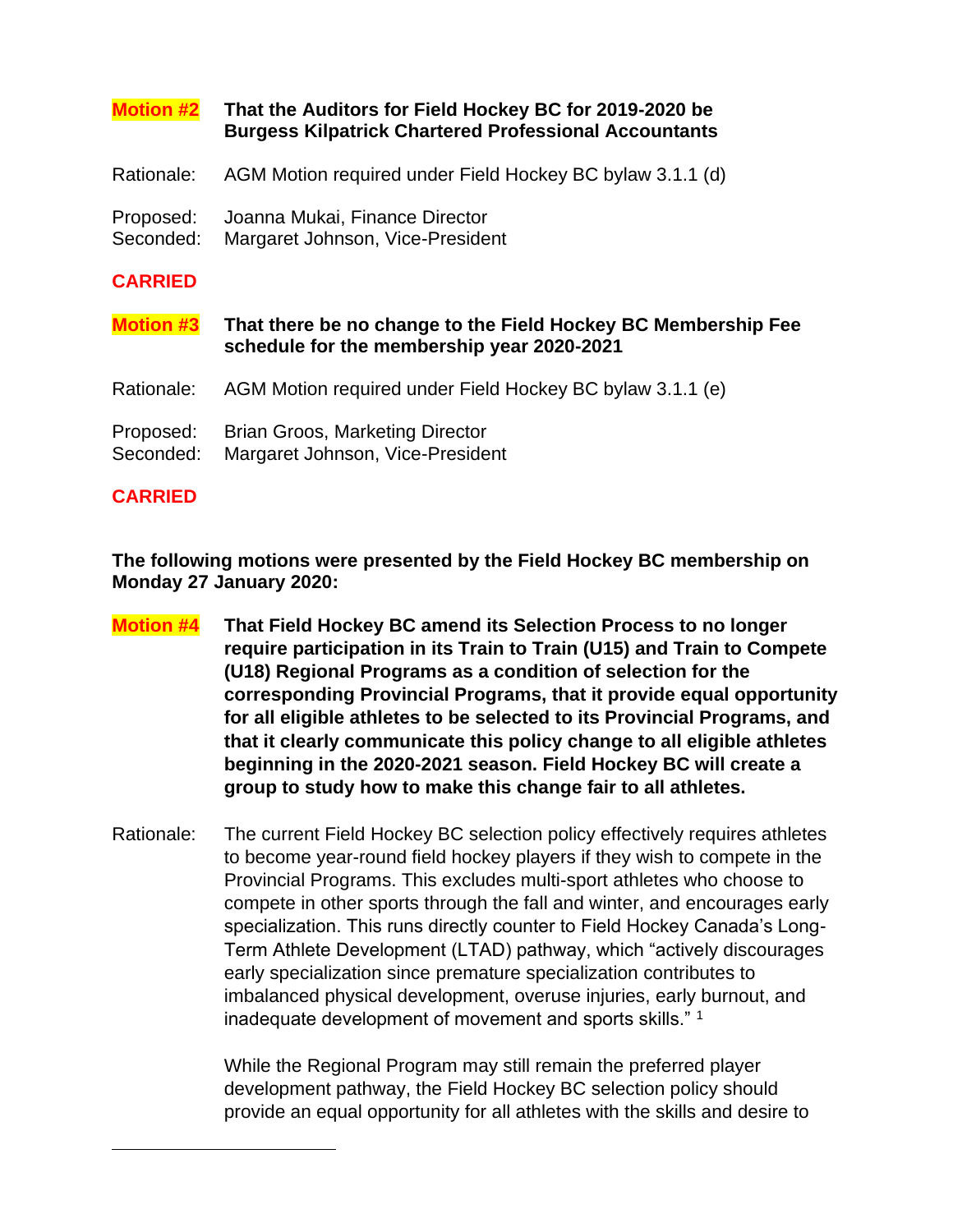compete for this province, regardless of whether or not they participate in the Regional Program.

<sup>1</sup> Source[: http://lthd.fieldhockey.ca/en/whatisltad](http://lthd.fieldhockey.ca/en/whatisltad)

Proposed: Taylor Curran, West Vancouver Field Hockey Club

Seconded: Ranbir Kahlon, Elite FHC; Gary Sangha, India Club; Jasbir Singh Saran, Surinder Lions Field Hockey; Andrew Dewberry, Vancouver Hawks

#### **CARRIED**

- **Motion #5 That Field Hockey BC immediately amend its Athlete Attendance Policy to require all athletes to prioritize club hockey during Spring League and to attend their club commitments in the event of any conflicts with Field Hockey BC programs during this period. This motion is to be implemented and take effect before Field Hockey BC's 2020 Provincial Programs but should not apply to the 2020 Regional Tournaments.**
- Rationale: The current Field Hockey BC Athlete Attendance Policy has resulted in a high level of game forfeitures and cancellations, reduced registration numbers, and a diminished Spring League experience that does not support the development and growth of the sport. The effects extend beyond the players that are directly participating in Regional and Provincial Programs to impact coaches, umpires, other players, and clubs across the region:
	- Regional and Provincial Program players are unable to compete for their clubs and play with their friends.
	- Games are cancelled or forfeit because of conflicts with Regional and Provincial Programs.
	- Teams are left to compete without many of their best players.
	- Coaches and administrators are scrambling to try to reschedule games or find enough players to field a team.
	- Umpires are frustrated and inconvenienced by frequent game cancellations and forfeitures.
	- Players are opting to train with the Regional and Provincial Programs rather than participate in Spring League.

The clubs of the GVJFHL are prepared to work collaboratively with Field Hockey BC to reduce conflicts between its Regional and Provincial Programs and Spring League. These efforts notwithstanding, because of the short duration of Spring League and its central importance to field hockey in this province, we believe that participation in Spring League must take precedent over all other field hockey commitments for its duration.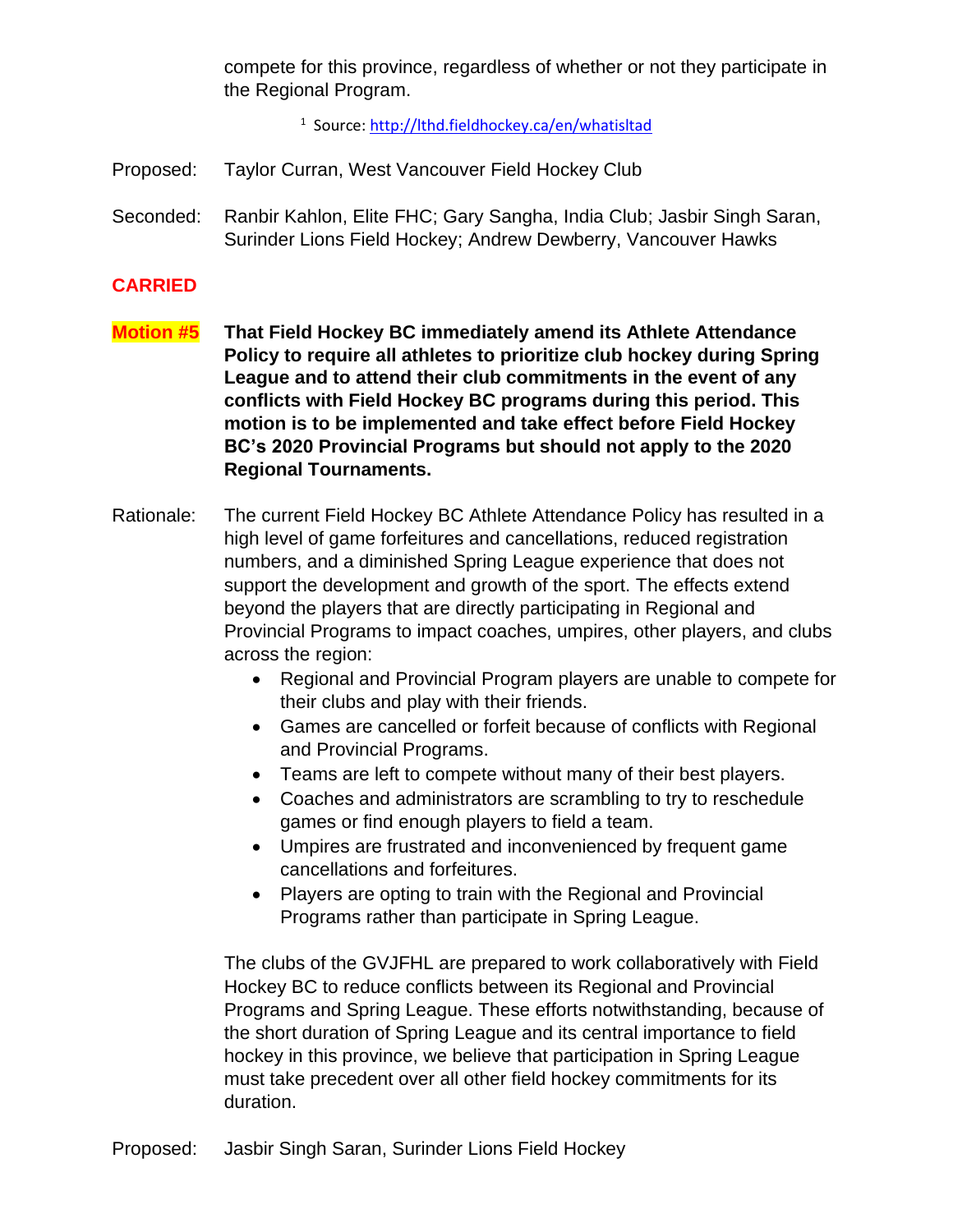Seconded: Gary Sangha, India Club; Andrew Dewberry, Vancouver Hawks ; Mark Vaughan, West Vancouver Field Hockey Club ; Ranbir Kahlon, Elite FHC

#### **CARRIED**

- **Motion #6 That, beginning with the 2020-2021 season, Field Hockey BC schedule all Regional Tournaments before the start of April to eliminate conflicts with Spring League.**
- Rationale: Over the past few seasons, the practice of scheduling Regional Tournaments during the Spring League season, like the Field Hockey BC Athlete Attendance Policy discussed in *Motion 5* above, has resulted in a high level of game forfeitures and cancellations, reduced registration numbers, and a poorer Spring League experience that has impacted players, coaches, umpires, and clubs across the province.

Spring League is an extremely short season that is fundamental to the growth and development of field hockey in BC. To prevent it from being disrupted and diminished, Field Hockey BC should schedule all Regional Tournaments before Spring League. In support of this motion, the clubs of the GVJFHL are prepared to work

with Field Hockey BC to provide it with the field bookings necessary to run its regional tournaments during this period.

- Proposed: Andrew Dewberry, Vancouver Hawks
- Seconded: Brian Bryson, West Vancouver Field Hockey Club ; Ranbir Kahlon, Elite FHC; Gary Sangha, India Club; Jasbir Singh Saran, Surinder Lions Field **Hockey**

### **CARRIED**

- **Motion #7 That Field Hockey BC, beginning with the 2019-2020 season, in conjunction with host clubs, organize annual Club Championships in the U12, U14, U16, and U18 age divisions and schedule them for the final four weekends of the Spring League season.**
- Rationale: We believe that Club Championships should be the capstone of the Spring League season and a celebration of field hockey in BC.

Holding Club Championships during the final weeks of the short Spring League season will provide sufficient time for players to develop technical skills, tactical knowledge, and team camaraderie. This is particularly important for the many players who are new to the sport or only play field hockey during Spring League, and for the many teams who only play together during Spring League.